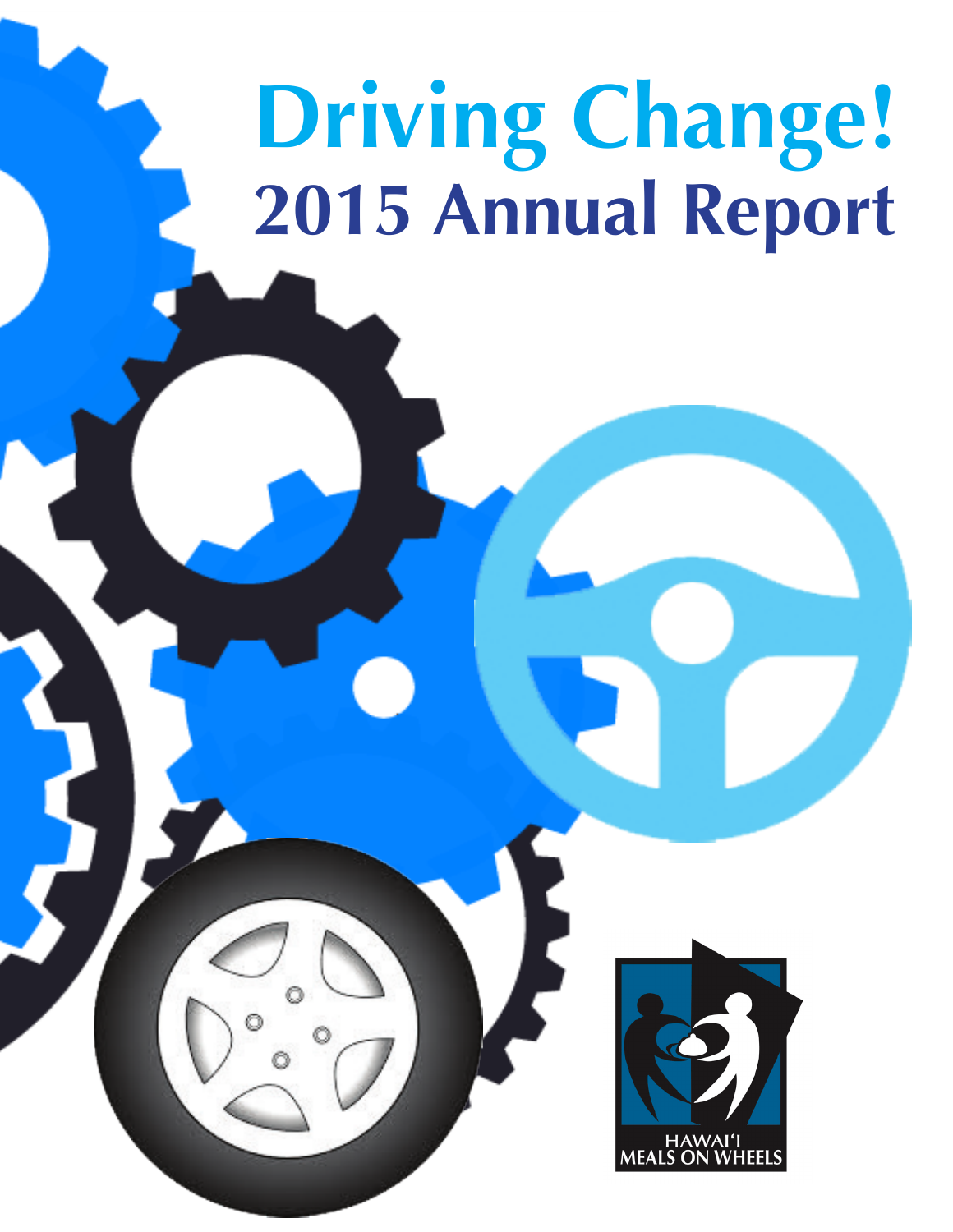# **About Us**

## **Our Mission**

Hawai'i Meals on Wheels is dedicated to helping Oahu's elders and individuals with disabilities preserve their independence at home. We do this primarily by providing hot, nutritious meals and regular personal interaction with those we serve.

## **Our Values**

**Opportunity:** We strive for the comfort and well being of our clients by offering them an opportunity to receive a hot meal delivered personally to their home.

**Respect & Dignity:** We believe in treating all our clients, volunteers, and staff with the utmost honor, caring, respect, and dignity.

**Volunteers:** We encourage service through volunteers as we expand our outreach to meet a growing demand.

**Independent:** We are committed to ensuring our own financial independence in order to help our clients preserve their independence.

**Quality:** We are dedicated to the highest quality of our services, our meals, our staff, and our organization.

**Community:** We seek to be a part of a community 'ohana, fostered by teamwork and collaboration with like-minded organizations.

**Communication:** We actively promote our mission in order to increase its awareness among community leaders, organizations, volunteers, and families.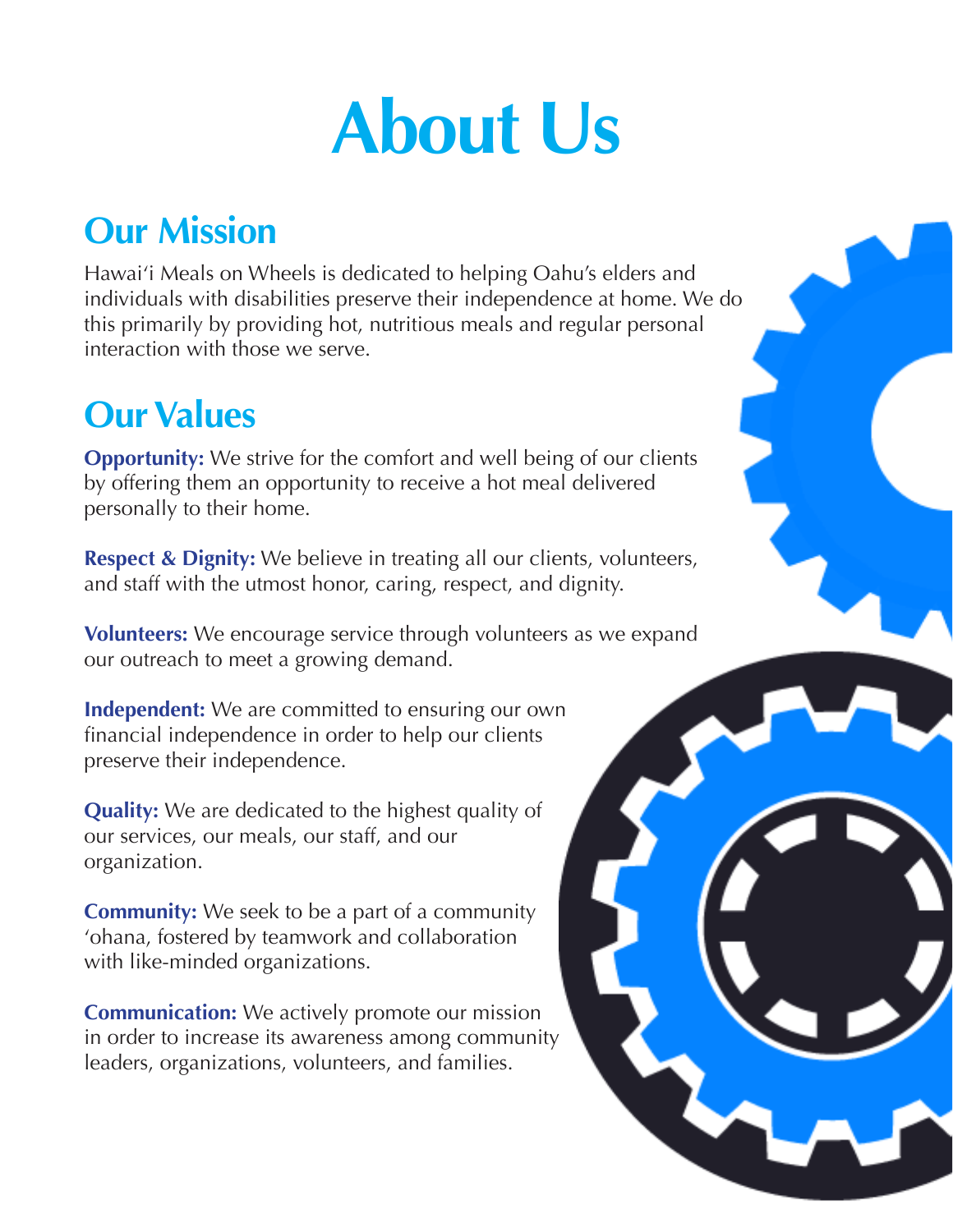# **2015 at a Glance**

#### **86,551**

meals deliveries

#### **687**

homebound elderly and disabled clients

**246** new clients

 **62%** of our clients are female

### **86 years old**

median age of clients

**96%** of clients are 60 years old or more

**73%** of clients are 80 to 99 years old

**7** clients are over 100 years old

> **\$483,144**  spent on meals

> **10** kitchen partners

**47**  delivery routes

> **450**  volunteers

**37** new volunteers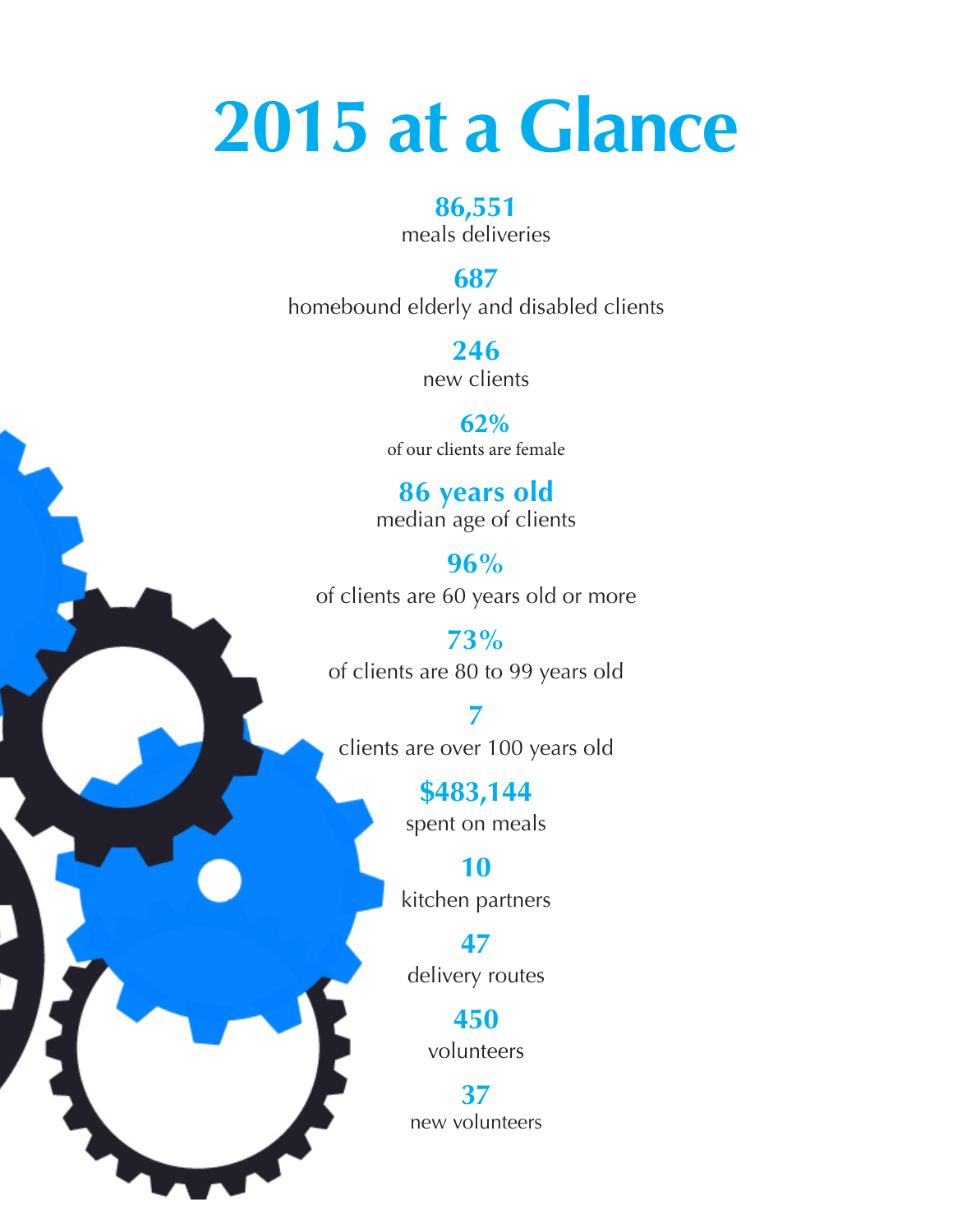# **President's Message**

## **Driving Change in Communities Across O'ahu**

**ach time Hawai'i Meals on Wheels** delivers a meal, something wonderful happens. **E**

We drive change in special ways: A client experiences the joy of knowing someone cares and took the time to not only deliver a hot meal, but also to share kind words of encouragement. Families of meal recipients can rest assured their loved one is in good hands. And a volunteer feels the satisfaction of knowing his or her time made a change in a client's outlook by bringing nutrition and a special human touch.

#### **Carrying on Our Mission**

Over the past 37 years, Hawai'i Meals on Wheels has grown in response to an increasing need for fresh, home-delivered meals and friendly visits that also serve as wellness checks.

In 2015, Hawai'i Meals on Wheels made great leaps forward to carry on our mission. In 2015, we welcomed 246 new clients, an indication of the growing need among Hawaii's fast-growing senior population. We served hot meals every weekday to more than 650 homebound elderly and disabled individuals. About 96% of the meals we delivered went to those 60 years old or older.

#### **Kudos to Kitchen Partners**

We did this cost-effectively. Hawai'i Meals on Wheels Meals spent \$483,144 to

purchase medically therapeutic meals from our kitchen partners, which include hospitals, care homes and commercial kitchen vendors throughout Oahu.

A total of 86,551 meals were served on 47 delivery routes in Leeward, Windward, Central Oahu and the entire Honolulu metropolitan and suburban area.

#### **Valuable Volunteers**

Our volunteers play a critical role in our operations. In 2015, our volunteer corps grew to 450 volunteers who deliver about 80% of our deliveries. Many of these volunteers are active retirees. Others are students, church groups, business groups, military units, informal groups and caring individuals.

In 2015, Hawai'i Meals on Wheels welcomed 37 new volunteers. Every Monday through Friday, including holidays, these dedicated volunteers bring food and aloha to help ensure that no senior or disabled person goes hungry or is lonely.

If you are interested in receiving meals or serving as a meal delivery volunteer, call Hawai'i Meals on Wheels at 988-6747.

Geoffrey Pang

Geoffrey Pang President, Board of Directors Hawai'i Meals on Wheels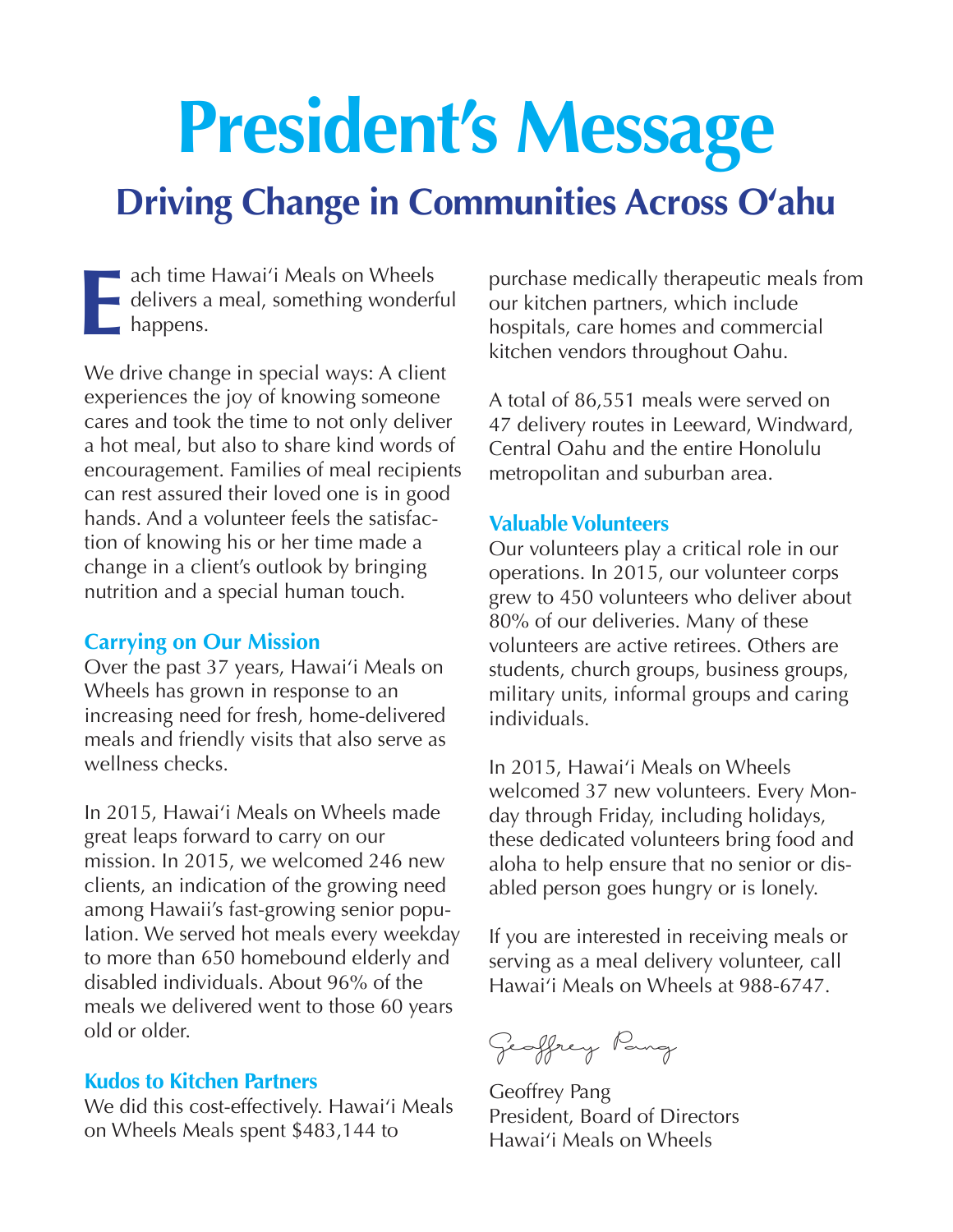# **2015 Revenue**

## **Total Public Support & Revenue: \$1,672,406**



| <b>TOTAL PUBLIC SUPPORT</b><br><b>AND REVENUE</b> | \$1,672,406 | 100%   |
|---------------------------------------------------|-------------|--------|
| Other Income                                      | \$5,259     | $.5\%$ |
| <b>Fundraising</b>                                | \$119,570   | 6.5%   |
| <b>Government Contracts</b>                       | \$249,459   | 15%    |
| <b>Meal Contributions</b>                         | \$281,010   | 17%    |
| <b>Donations</b>                                  | \$475,735   | 29%    |
| <b>Government Grants</b>                          | \$541,373   | 32%    |
|                                                   |             |        |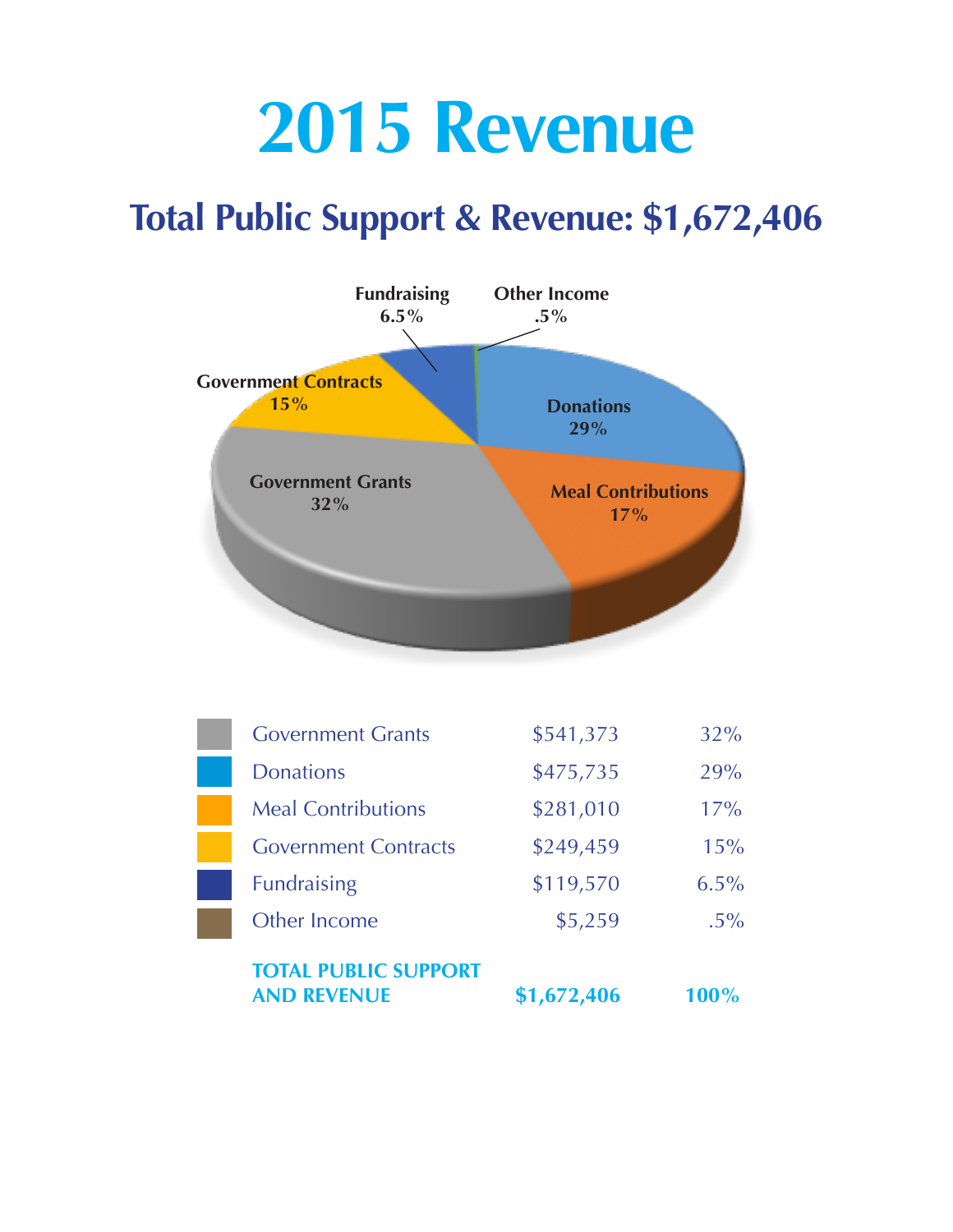# **2015 Expenses**

## **Total Expenses: \$1,244,720**



| <b>TOTAL EXPENSES</b>   | \$1244,720 | 100%  |
|-------------------------|------------|-------|
| <b>Fundraising</b>      | \$77,468   | $6\%$ |
| Management & General    | \$191,223  | 15%   |
| <b>Program Services</b> | \$976,029  | 78%   |

| Net Assets at Beginning of Year (Restated) | $$2,190,853*$ |
|--------------------------------------------|---------------|
| Net Assets at End of Year                  | $$2,618,539*$ |
| Net Change in Assets                       | \$427,686     |
| * Includes \$100,000 in restricted funds   |               |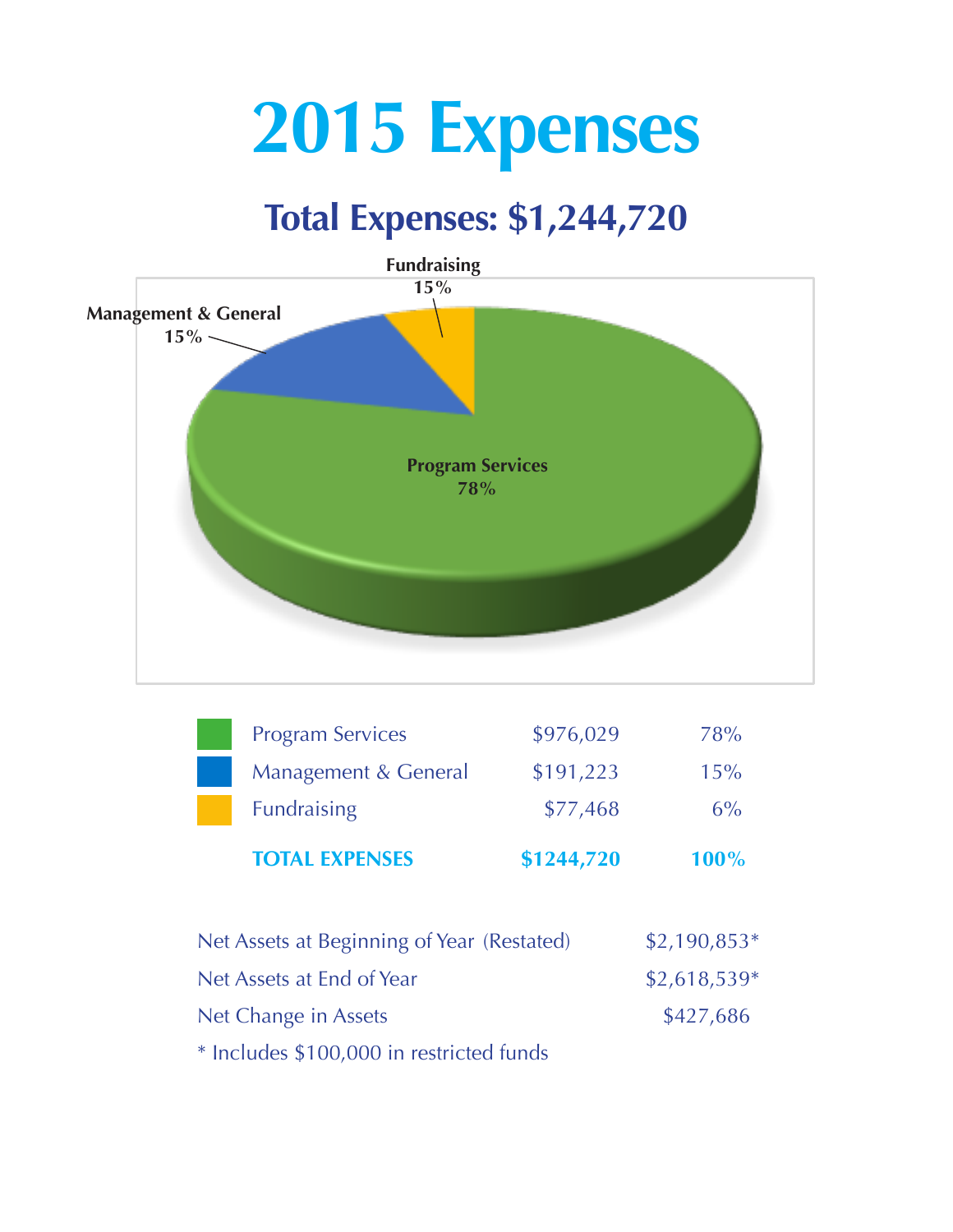# **Board of Directors**

## **2014 - 2015 Officers and Directors**

**President Geoffrey Pang** *American Business Marketing*

#### **Vice-President**

**Tyler Street** *Savio and Associates*

> **Secretary Joanne Kealoha** *ILWU Local 142*

#### **Treasurer**

**Donna Ojiri** *Sodexo at the University of Hawai'i*

#### **Directors**

**Anna Derby Blackwell** *Delivery Volunteer Retired Public Relations Executive*

> **Lella E. Migita** *Retired Educator*

**Rickey Murashige** *Kuakini Health Systems*

**Theo Stiller** *Wealth Strategy Partners, LLC*

> **Irmgard Hörmann** *Emerita and Founder*

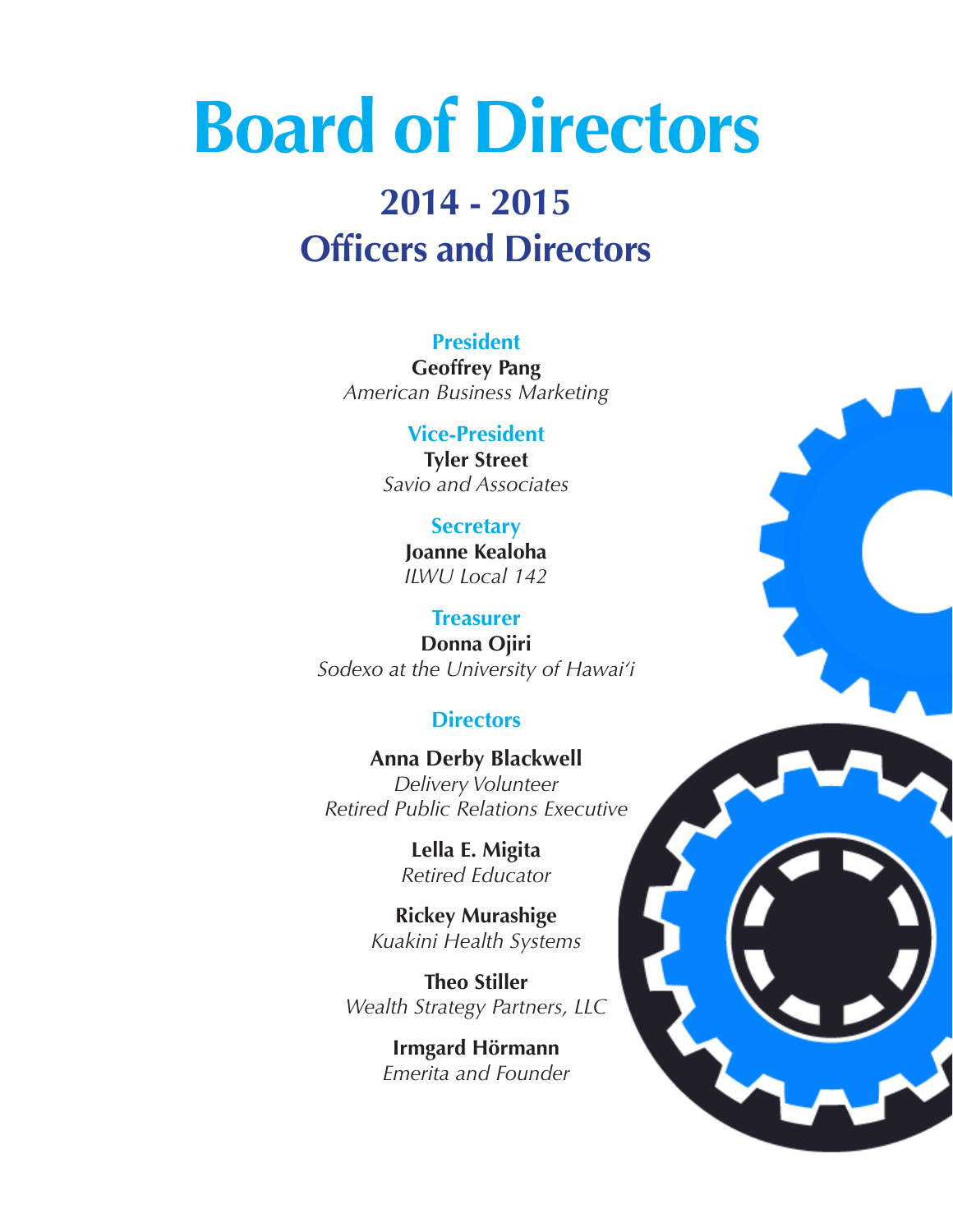# **Office Staff**

**Claire Shimabukuro** *Executive Director*

**Deena Ahakuelo** *Program Coordinator*

**Carrie Camacho** *Administrative Coordinator*

> **Julie Teruya** *Office Assistant*

**Andy Merriam Joal Murakami Ruth Palmer** *Program Assistants*

**Adney Atabay Mike Lundy** *Delivery Drivers*

**H. Doug Matsuoka** *IT Coordinator/Delivery Driver*

> **Brad Akamu** *Volunteer Coordinator*